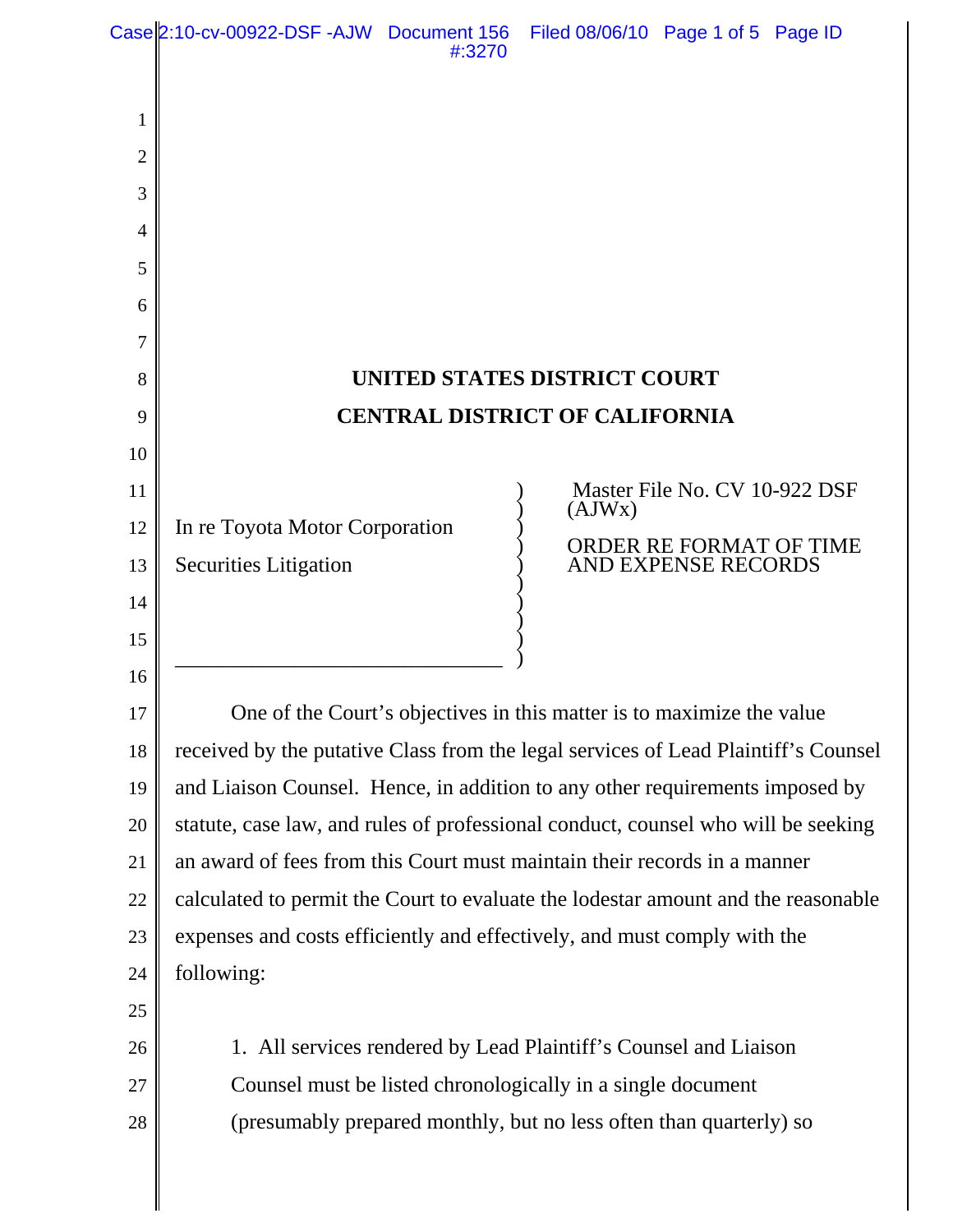that the Court can readily determine what services were rendered by all timekeepers on each day. Counsel are not to submit separate billings by timekeeper or by firm.

2. The records shall state, for each entry: the name or initials of the timekeeper, the hourly rate sought for the timekeeper, a description of the services performed, the amount of time billed, and the dollar amount charged for that entry  $(i.e.,$  the time spent multiplied by the hourly rate). These dollar amounts may not be "rounded up." While the Court will not mandate use of the litigation codes from the Uniform Task-Based Management System (UTBMS) if counsel do not already use that system, the Court will require that counsel provide, at the time a fee request is made, a summary of the total fees attributable to categories such as those described in the UTBMS.

3. The services rendered must be described in sufficient detail for the Court to determine the nature and reasonableness of the services. Generic or general activity descriptions are inappropriate. Entries such as "research and preparation of motion to dismiss," "conference with client," and other non-specific descriptions will generally not be considered adequate, especially if the amount of time billed is significant. (Time records ultimately filed publicly with a motion for fees may be redacted to preserve confidentiality. The Court will require an *in camera* unredacted submission.)

27  $\begin{array}{|c|c|c|c|c|}\n\hline\n28 & 2 \\
\hline\n\end{array}$ 

1

2

3

4

5

6

7

8

9

10

11

12

13

14

15

16

17

18

19

20

21

22

23

24

25

26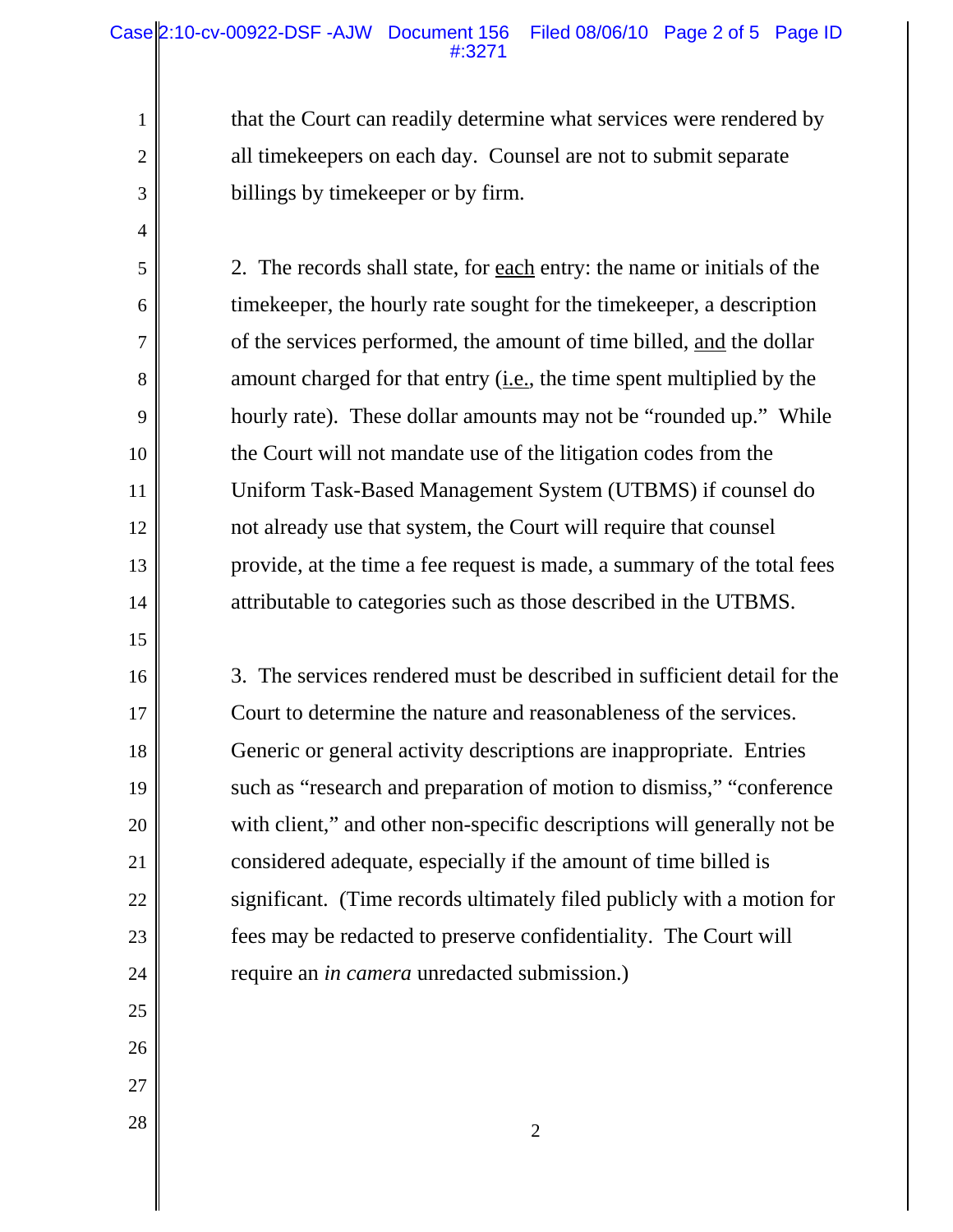| $\mathbf{1}$   | 4. Time records must be maintained on a contemporaneous basis.         |
|----------------|------------------------------------------------------------------------|
| $\overline{2}$ | Timekeepers should not attempt to reconstruct their time days after    |
| 3              | the services were rendered.                                            |
| $\overline{4}$ |                                                                        |
| 5              | 5. The minimum time increment will not be greater than one-tenth of    |
| 6              | an hour. See Welch v. Metropolitan Life Ins. Co., 480 F.3d 942, 949    |
| $\overline{7}$ | (9th Cir. 2007).                                                       |
| 8              |                                                                        |
| 9              | 6. "Block-billing," i.e, a line item with a single time charge for     |
| 10             | multiple activities is inappropriate. See id. at 948.                  |
| 11             |                                                                        |
| 12             | 7. Time charged for intra or inter-office conferences,                 |
| 13             | correspondence, e-mails, etc. should be kept to a minimum.             |
| 14             |                                                                        |
| 15             | 8. If more than one time keeper charges for attending hearings,        |
| 16             | depositions, etc., the Court will ultimately require an explanation of |
| 17             | why the second appearance was appropriate. (If counsel believe non-    |
| 18             | chargeable attendance by others is desirable in order for young        |
| 19             | lawyers or para-professionals to gain training or experience, and such |
| 20             | time is normally recorded by the firm, the billing records should      |
| 21             | indicate that the time is not being charged.)                          |
| 22             |                                                                        |
| 23             | 9. Expenses and costs must be listed by reasonably narrow and          |
| 24             | specific category, preferably the applicable categories described in   |
| 25             | the UTBMS. Only expenses and costs normally billed to a client and     |
| 26             | otherwise permitted by statute or case law will be awarded. Only       |
| 27             | actual costs, without markup, will be permitted. Counsel should not    |
| 28             | 3                                                                      |
|                |                                                                        |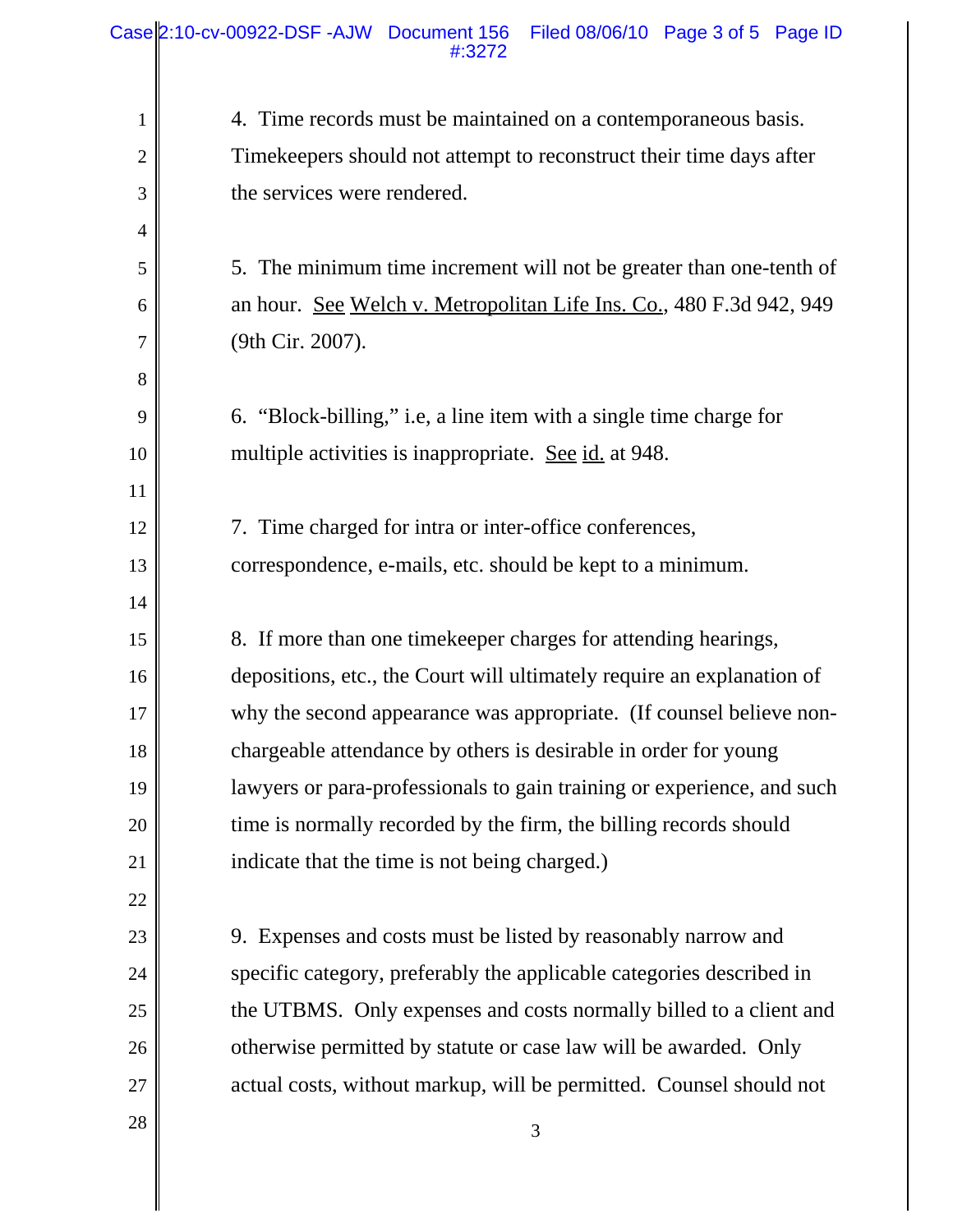| 1              | seek reimbursement for items generally regarded as overhead. If a                    |  |  |  |  |  |  |  |
|----------------|--------------------------------------------------------------------------------------|--|--|--|--|--|--|--|
| $\overline{2}$ | law firm maintains a flat-rate contract with an electronic legal                     |  |  |  |  |  |  |  |
| 3              | database (e.g., Westlaw or Lexis), reimbursement is ordinarily                       |  |  |  |  |  |  |  |
| 4              | inappropriate, unless the database was reasonably utilized for activity              |  |  |  |  |  |  |  |
| 5              | outside of the firm's flat-rate contract.                                            |  |  |  |  |  |  |  |
| 6              |                                                                                      |  |  |  |  |  |  |  |
| 7              | 10. Reimbursement should not be sought for first class airfare, or                   |  |  |  |  |  |  |  |
| 8              | meals and accommodations in amounts higher than a reasonable                         |  |  |  |  |  |  |  |
| 9              | client would permit. Counsel shall exercise good judgment in                         |  |  |  |  |  |  |  |
| 10             | selecting reasonably-priced transportation, accommodations, and                      |  |  |  |  |  |  |  |
| 11             | meals.                                                                               |  |  |  |  |  |  |  |
| 12             |                                                                                      |  |  |  |  |  |  |  |
| 13             | Lead Plaintiff's Counsel is to provide <i>in camera</i> , within the next 90 days, a |  |  |  |  |  |  |  |
| 14             | representative monthly bill that complies with this Order. This will permit the      |  |  |  |  |  |  |  |
| 15             | Court to determine early on whether counsel's billing format is acceptable.          |  |  |  |  |  |  |  |
| 16             |                                                                                      |  |  |  |  |  |  |  |
| 17             | If there is a contested motion for attorneys' fees in the future, the Court will     |  |  |  |  |  |  |  |
| 18             | issue a further order establishing the required format for such motion.              |  |  |  |  |  |  |  |
| 19             |                                                                                      |  |  |  |  |  |  |  |
| 20             | The Court should be advised (by an <i>in camera</i> submission, if appropriate) if   |  |  |  |  |  |  |  |
| 21             | anything in this Order conflicts with the instructions of Lead Plaintiff, now or in  |  |  |  |  |  |  |  |
| 22             | the future, or if Lead Plaintiff objects to any of the requirements of this Order.   |  |  |  |  |  |  |  |
| 23             | IT IS SO ORDERED.                                                                    |  |  |  |  |  |  |  |
| 24             | Wale S. Lischer<br>8/6/10                                                            |  |  |  |  |  |  |  |
| 25             |                                                                                      |  |  |  |  |  |  |  |
| 26             | Dale S. Fischer                                                                      |  |  |  |  |  |  |  |
| 27             | <b>United States District Judge</b>                                                  |  |  |  |  |  |  |  |
| 28             | $\overline{4}$                                                                       |  |  |  |  |  |  |  |
|                |                                                                                      |  |  |  |  |  |  |  |